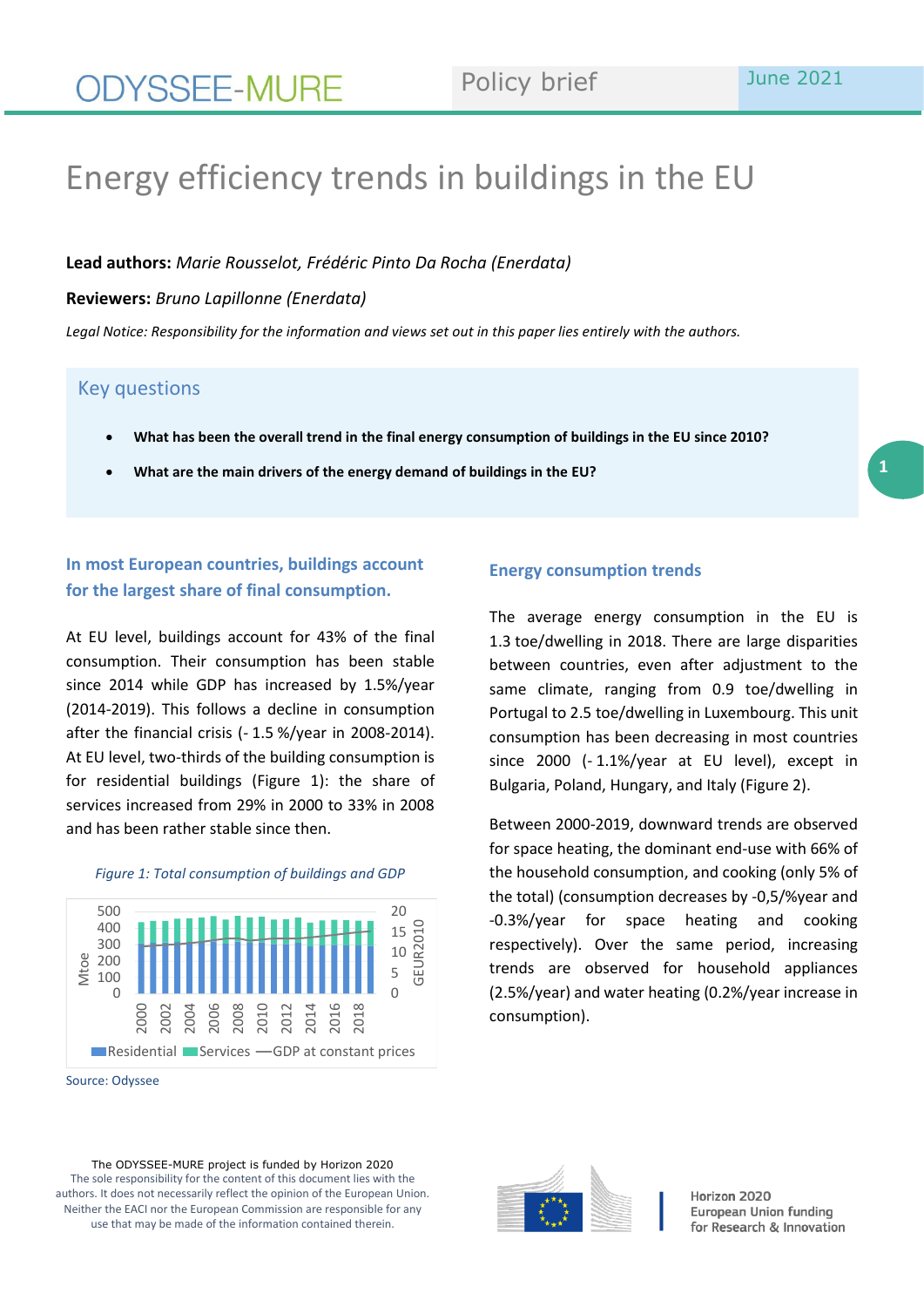**2**



*Figure 2: Energy consumption per dwelling, scaled to the EU average climate. Source: Odyssee*

In 2019, appliances have almost overtaken water heating and now account for 13% of household consumption, against 14% for water heating (Figure 3).

*Figure 3 : Household energy consumption by end-use in the EU*



Source: Odyssee

Electricity accounts for almost half of the total energy consumption of services. Offices and trade wholesale and retail) consume around 2/3 of electricity in services<sup>1</sup> at EU level.

*Figure 4 : Total electricity consumption of services by branch (2018)*



Source: Odyssee

### **Energy efficiency trends**

The specific consumption of households for heating has decreased in almost all countries since 2000 (- 1.8%/year on average in the EU). The reduction was above 3%/year in Latvia and Romania and between 2 and 3%/year in 7 other countries (France, Germany, Ireland, Netherlands, Portugal, Spain, and Sweden) (Figure 5).

<sup>&</sup>lt;sup>1</sup> Services include private and public buildings (offices, shops, schools, hospitals) as well as public lighting.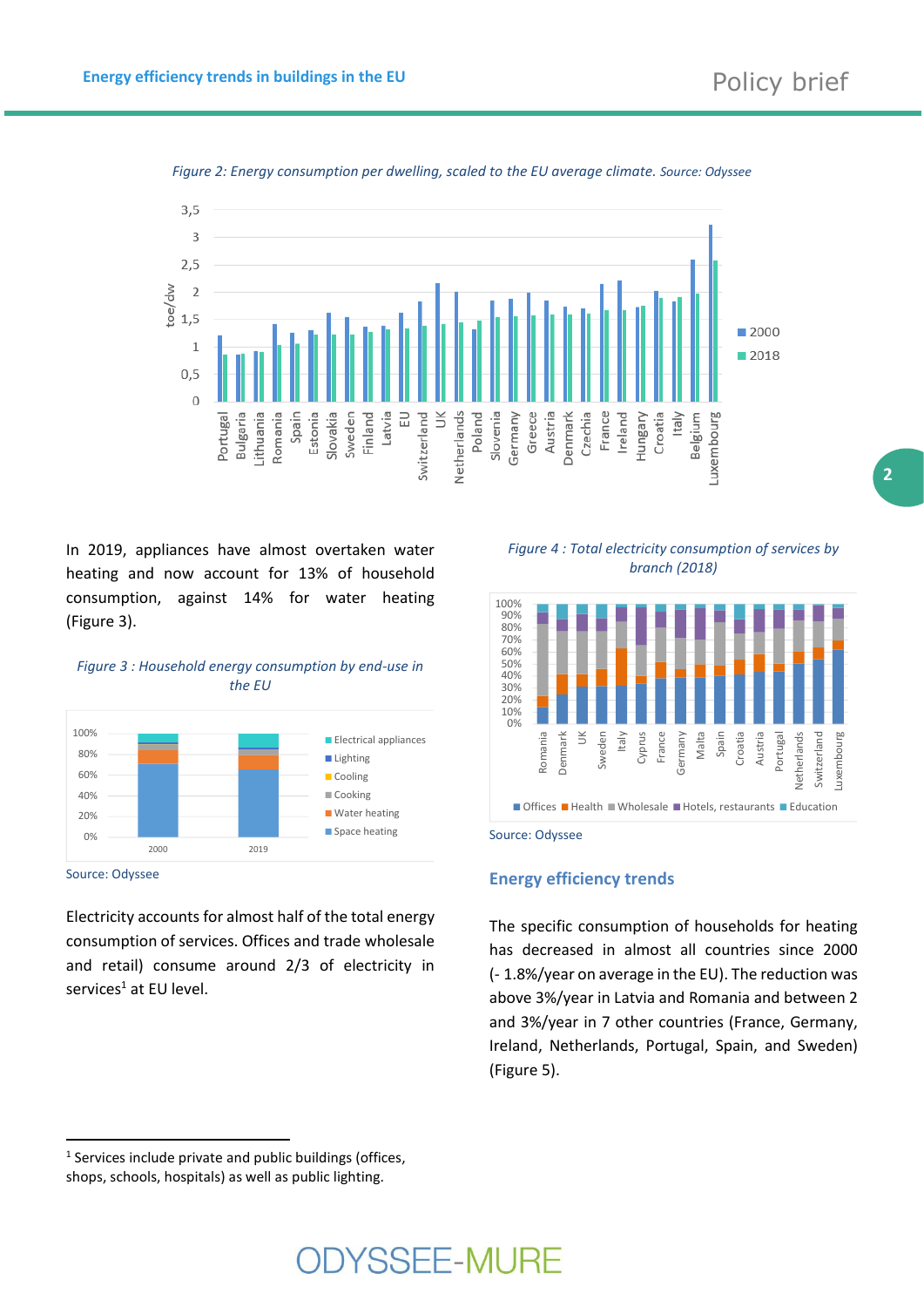

*Figure 5 : Household heating consumption per m² (climate corrected)2 Source: Odyssee*

The specific consumption of large appliances (measured in kWh per appliance) has decreased steadily since 1990 thanks to labelling and eco-design regulations (Figure 6).

## *Figure 6: Specific energy consumption of large appliances*



Source: Odyssee

Efficiency gains are above 40% (i.e., around 3%/year) for cooling appliances (refrigerators and freezers), washing machines and dish washers; for tumble dryers, gains are slightly lower, around 35% (Figure 6). Household energy efficiency has improved by 29% at EU level between 2000 and 2019 (or 1.8%/year) as shown by the energy efficiency index, called ODEX (equal to 71 in 2019, Figure  $7)^3$ .



## *Figure 7: Trends in household energy efficiency at EU level, according to ODEX*

#### Source: Odyssee

However, a significant slowdown has been observed since 2014: the reduction in ODEX has been twice

# **DIYSSEE-MURE**

<sup>2</sup> *2002 for UK, 2003 for Portugal; no data available before 2008 for Luxembourg and before 2016 for Malta. No data on m2 for Belgium.*

<sup>3</sup> https://www.odyssee-mure.eu/publications/other/odex-indicators-database-definition.pdf